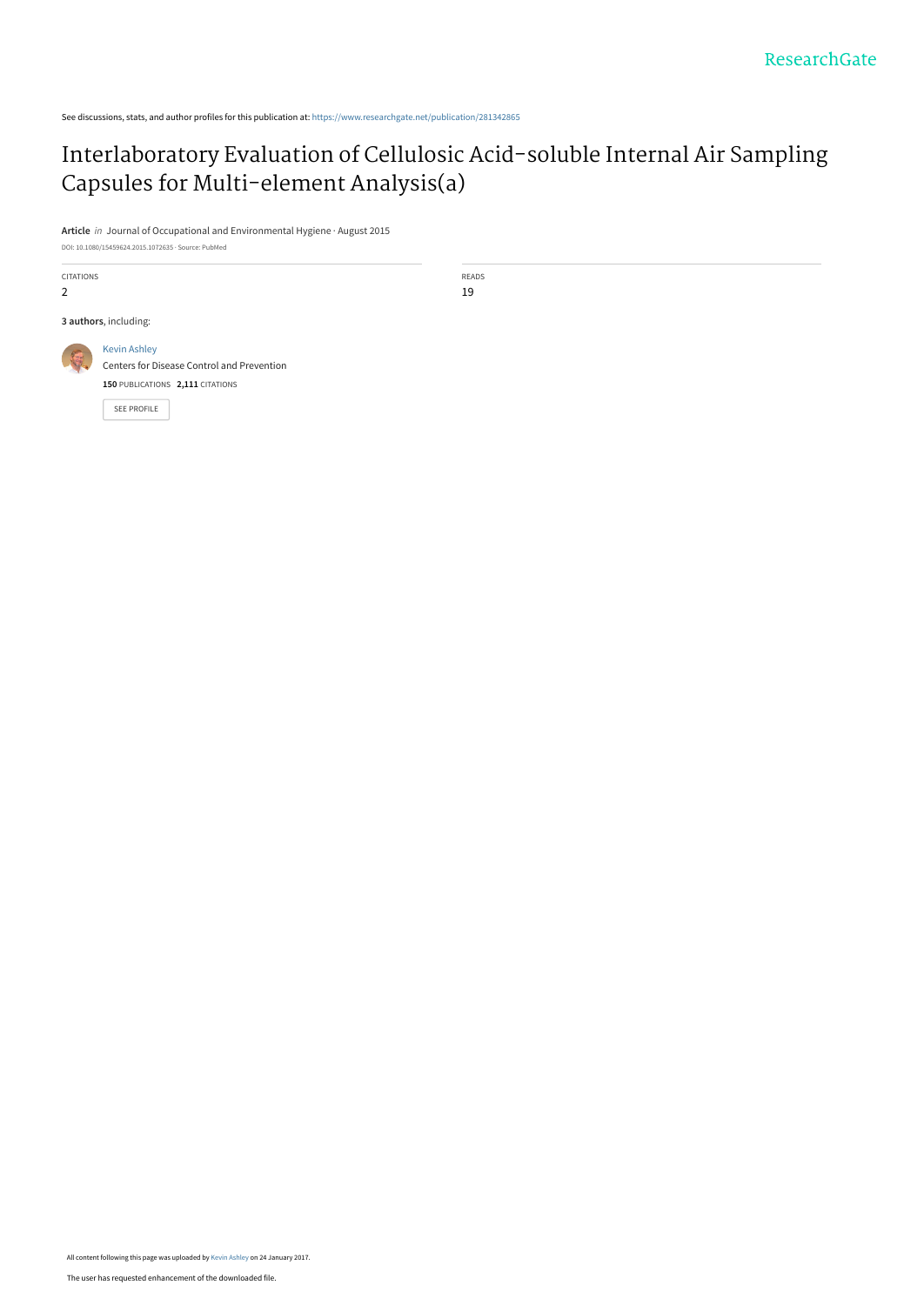



**Journal of Occupational and Environmental Hygiene**

**ISSN: 1545-9624 (Print) 1545-9632 (Online) Journal homepage:<http://oeh.tandfonline.com/loi/uoeh20>**

# **Interlaboratory evaluation of cellulosic acidsoluble internal air sampling capsules for multielement analysis**

**Ronnee N. Andrews, H. Amy Feng & Kevin Ashley**

**To cite this article:** Ronnee N. Andrews, H. Amy Feng & Kevin Ashley (2016) Interlaboratory evaluation of cellulosic acid-soluble internal air sampling capsules for multi-element analysis, Journal of Occupational and Environmental Hygiene, 13:1, 40-47, DOI: [10.1080/15459624.2015.1072635](http://oeh.tandfonline.com/action/showCitFormats?doi=10.1080/15459624.2015.1072635)

**To link to this article:** <http://dx.doi.org/10.1080/15459624.2015.1072635>



Accepted author version posted online: 26 Aug 2015. Published online: 06 Jan 2016.

| ł<br>۰. |
|---------|
|---------|

[Submit your article to this journal](http://oeh.tandfonline.com/action/authorSubmission?journalCode=uoeh20&page=instructions)  $\mathbb{Z}$ 

**III** Article views: 44



[View Crossmark data](http://crossmark.crossref.org/dialog/?doi=10.1080/15459624.2015.1072635&domain=pdf&date_stamp=2015-08-26)<sup>C</sup>

Full Terms & Conditions of access and use can be found at <http://oeh.tandfonline.com/action/journalInformation?journalCode=uoeh20>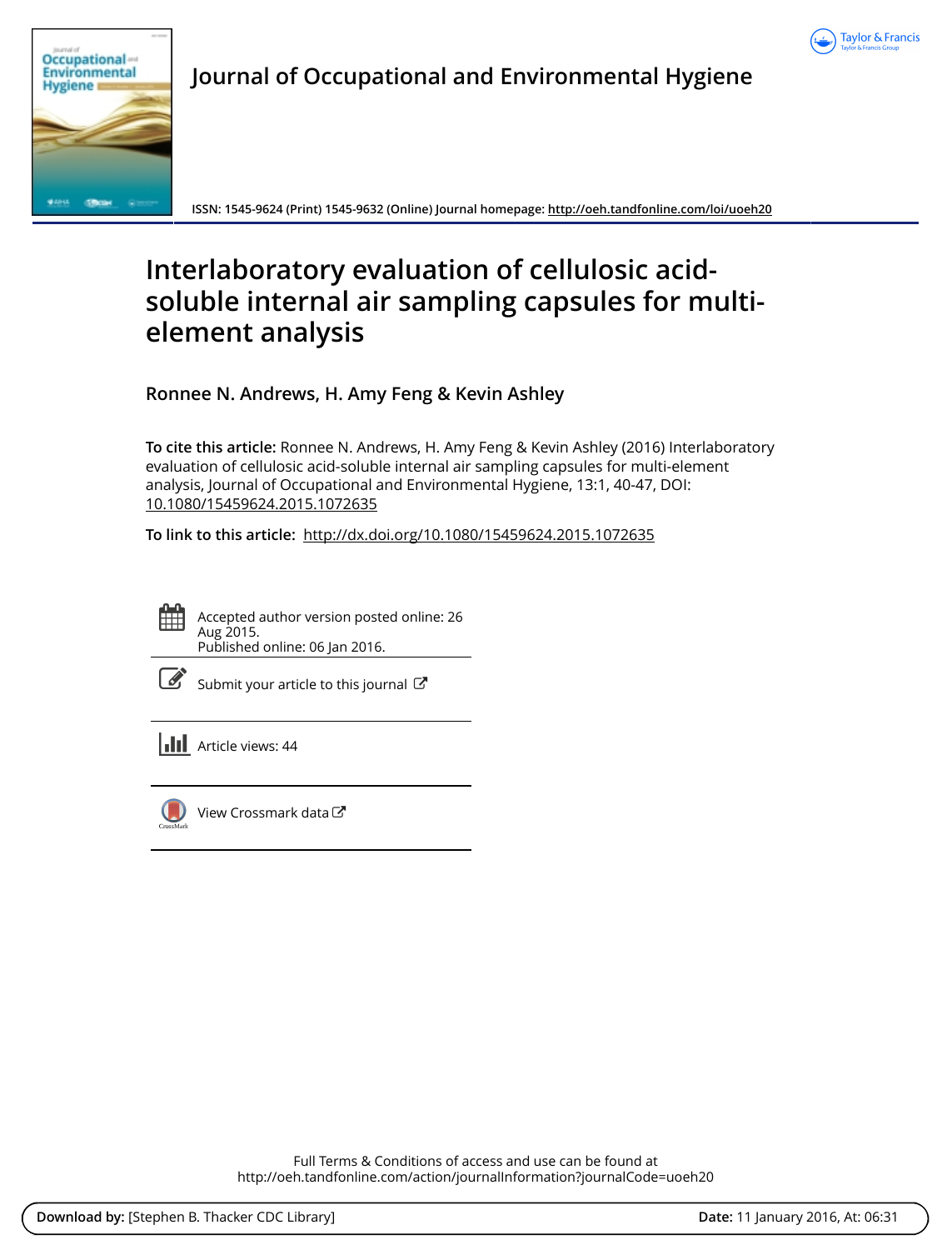### **Interlaboratory evaluation of cellulosic acid-soluble internal air sampling capsules for multi-element analysis**

Ronnee N. Andrews, H. Amy Feng, and Kevin Ashley

U.S. Department of Health and Human Services, Centers for Disease Control and Prevention, National Institute for Occupational Safety and Health, Cincinnati, Ohio

#### **ABSTRACT**

An interlaboratory study was carried out to evaluate the use of acid-soluble cellulosic air sampling capsules for their suitability in the measurement of trace elements in workplace atmospheric samples. These capsules are used as inserts to perform closed-face cassette sample collection for occupational exposure monitoring. The interlaboratory study was performed in accordance with NIOSH guidelines that describe statistical procedures for evaluating measurement accuracy of air monitoring methods. The performance evaluation materials used consisted of cellulose acetate capsules melded to mixedcellulose ester filters that were dosed with multiple elements from commercial standard aqueous solutions. The cellulosic capsules were spiked with the following 33 elements of interest in workplace air monitoring: Ag, Al, As, Ba, Be, Ca, Cd, Co, Cr, Cu, Fe, In, K, La, Li, Mg, Mn, Mo, Ni, P, Pb, Sb, Se, Sn, Sr, Te, Ti, Tl, V, W, Y, Zn, Zr. The elemental loading levels were certified by an accredited provider of certified reference materials. Triplicates of media blanks and multielement-spiked capsules at three different elemental loadings were sent to each participating laboratory; the elemental loading levels were not revealed to the laboratories. The volunteer participating laboratories were asked to prepare the samples by acid dissolution and to analyze aliquots of extracted samples by inductively coupled plasma atomic emission spectrometry in accordance with NIOSH methods. It was requested that the study participants report their analytical results in units of  $\mu$ g of each target element per internal capsule sample. For the majority of the elements investigated (30 out of 33), the study accuracy estimates obtained satisfied the NIOSH accuracy criterion  $(A < 25%)$ . This investigation demonstrates the utility of acid-soluble internal sampling capsules for multielement analysis by atomic spectrometry.

#### **Introduction**

Airborne particles that are collected using closed-face filter cassettes (CFCs), which are used widely to sample workplace aerosols, can deposit in places other than on the filter, most notably on the inside walls of the cassette.<sup>[\[1\]](#page-8-0)</sup> If only the filter is then analyzed, these particulate wall deposits will not be included in the ensuing elemental analysis, potentially leading to underestimation of exposure.<sup>[\[2\]](#page-8-1)</sup> An effective technique for ensuring that internal non-filter deposits are included in the analysis is to collect airborne particles within an acid-soluble internal capsule which, following sampling, can be dissolved along with the filter for subsequent elemental analysis.<sup>[\[3\]](#page-9-0)</sup> In this project, an interlaboratory study (ILS) was carried out to evaluate the use of cellulosic CFC internal capsules for their suitability in the determination of trace elements in airborne samples from workplaces.

**KEYWORDS**

Aerosol sampling; elemental analysis; internal capsule; occupational hygiene

The overall goal of this effort was to evaluate and validate a method that accounts for all aerosol particles entering the inlet of the CFC sampler, thereby including material that would not otherwise be measured by filteronly analysis procedures. A principal aim of this work was to carry out an ILS to evaluate the analytical suitability of cellulosic internal capsules for their use with traditional plastic air sampling cassettes. In an effort to complement previously-reported results for soluble inter-nal capsules fortified with fewer metals and metalloids, [\[3\]](#page-9-0) it was deemed important to obtain performance data for many more elements that are of concern for workplace exposure monitoring. The ILS entailed fortifying the cellulosic capsules with various loadings of metals and metalloids of interest and sending them to volunteer laboratories for analysis. The capsules were subjected to acid dissolution and analyzed by the participating

CONTACT Kevin Ashley & [KAshley@cdc.gov](mailto:KAshley@cdc.gov) **@** CDC/NIOSH, 1090 Tusculum Avenue, Mail Stop R-7, Cincinnati, OH 45226-1998. This article not subject to U.S. copyright law.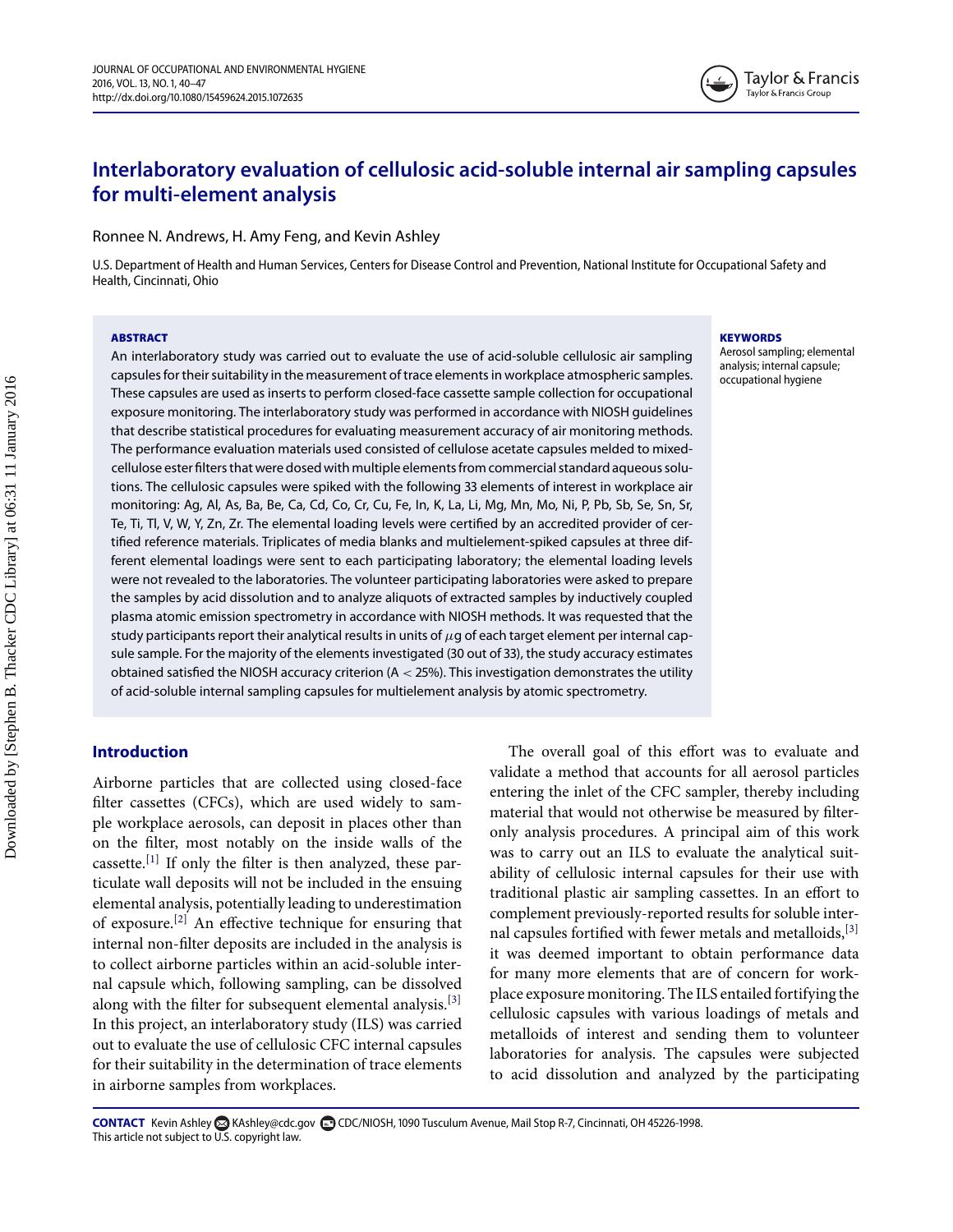<span id="page-3-0"></span>

**Figure 1.** Schematic of closed-face filter cassette (CFC) aerosol sample collection using an internal filter capsule. (Used with permission of Zefon International, Inc.).

laboratories for their elemental content by inductively coupled plasma–atomic emission spectrometry (ICP-AES). The use of cellulosic internal capsules is meant to replace the practice of filter-only based sample collection and subsequent analysis using CFCs, as applicable.

#### **Methods**

The materials evaluated in this investigation were Solu-Sert<sup>TM</sup> cellulosic acid-soluble capsules, which consisted of cellulose acetate capsules attached to 37-mm, 0.8  $\mu$ m pore size mixed-cellulose ester (MCE) filters (Zefon International, Ocala, FL). The schematic for sample collection using an internal capsule is illustrated in [Figure 1.](#page-3-0) The Solu-Sert capsules were spiked with 33 elements of interest by High-Purity Standards (Charleston, SC), an accredited provider of environmental certified reference materials (CRMs). Spiking of Solu-Sert capsules was carried out using standard solutions (containing the elements of interest) traceable to national standards, i.e., National Institute of Standards and Technology (NIST, Gaithersburg, MD). Spikes were prepared in order to produce CRMs having desired loading levels of the metals and metalloids of concern in occupational exposure assessment [\(Table 1\)](#page-3-1). Certificates of analysis for the CRMs, provided by the vendor, listed certified reference values for each element at each loading level. The target loading levels and identities of the 33 elements within the samplers [\(Table 1\)](#page-3-1) were chosen based upon reasonable assumptions of what a variety of laboratories could confidently measure and considering previous validation of related NIOSH ICP-AES methods (e.g., NIOSH methods 7300, 7301, 7302, 7303).[\[4–7\]](#page-9-1)

Triplicates o[f](#page-3-2) Solu-Sert capsules spiked at each loading level, plus media blanks (also in triplicate), were conveyed

<span id="page-3-1"></span>

| Table 1. Elements and nominal spiking levels (in $\mu$ g) in soluble |  |  |  |  |  |
|----------------------------------------------------------------------|--|--|--|--|--|
| capsules.                                                            |  |  |  |  |  |

| Element (Symbol) | Level 1<br>(Low level) | Level 2<br>(Medium level) | Level 3<br>(High level) |
|------------------|------------------------|---------------------------|-------------------------|
| Silver (Ag)      | $5.02 \pm 0.1$         | $10.1 + 0.2$              | $20.1 + 0.4$            |
| Aluminum (Al)    | $10.0 \pm 0.2$         | $30.3 + 0.6$              | $60 + 1$                |
| Arsenic (As)     | $5.0 \pm 0.1$          | $20.2 \pm 0.4$            | $40.1 \pm 0.8$          |
| Barium (Ba)      | $2.01 \pm 0.04$        | $7.1 \pm 0.1$             | $15.0 \pm 0.3$          |
| Beryllium (Be)   | $2.01 + 0.02$          | $7.0 + 0.1$               | $14.9 + 0.1$            |
| Calcium (Ca)     | $100 \pm 2$            | $151 \pm 3$               | $201 \pm 4$             |
| Cadmium (Cd)     | $2.01 + 0.02$          | $7.0 + 0.1$               | $14.9 + 0.1$            |
| Cobalt (Co)      | $2.01 \pm 0.02$        | $7.0 \pm 0.1$             | $14.9 \pm 0.1$          |
| Chromium (Cr)    | $2.01 + 0.04$          | $7.0 + 0.1$               | $14.9 \pm 0.3$          |
| Copper (Cu)      | $3.02 \pm 0.06$        | $14.9 \pm 0.3$            | $29.7 \pm 0.6$          |
| Iron (Fe)        | $20.1 \pm 0.4$         | $39.8 + 0.8$              | $79 + 2$                |
| Indium (In)      | $5.04 \pm 0.05$        | $14.9 \pm 0.1$            | $39.7 \pm 0.4$          |
| Potassium (K)    | $10.0 \pm 0.2$         | $15.1 + 0.3$              | $20.1 + 0.4$            |
| Lanthanum (La)   | $3.01 \pm 0.03$        | $10.1 \pm 0.1$            | $20.1 \pm 0.2$          |
| Lithium (Li)     | $2.01 \pm 0.02$        | $7.0 \pm 0.1$             | $14.9 \pm 0.1$          |
| Magnesium (Mg)   | $10.0 \pm 0.1$         | $25.2 + 0.3$              | $100 \pm 1$             |
| Manganese (Mn)   | $2.01 \pm 0.02$        | $7.0 \pm 0.1$             | $14.9 \pm 0.1$          |
| Molybdenum (Mo)  | $2.01 \pm 0.02$        | $7.1 + 0.1$               | $15.0 \pm 0.2$          |
| Nickel (Ni)      | $2.01 \pm 0.02$        | $7.0 \pm 0.1$             | $14.9 \pm 0.1$          |
| Phosphorus (P)   | $10.1 + 0.2$           | $24.9 + 0.5$              | $99 + 2$                |
| Lead (Pb)        | $10.0 \pm 0.2$         | $25.2 \pm 0.5$            | $100 \pm 2$             |
| Antimony (Sb)    | $5.0 \pm 0.1$          | $25.1 \pm 0.5$            | $40.2 \pm 0.8$          |
| Selenium (Se)    | $3.0 \pm 0.2$          | $15.1 \pm 0.3$            | $30 \pm 2$              |
| $T$ in $(Sn)$    | $2.01 \pm 0.04$        | $7.0 + 0.1$               | $14.9 + 0.3$            |
| Strontium (Sr)   | $2.01 \pm 0.02$        | $7.1 \pm 0.1$             | $15.0 \pm 0.2$          |
| Tellurium (Te)   | $3.02 \pm 0.06$        | $12.6 + 0.3$              | $20.1 + 0.4$            |
| Titanium (Ti)    | $2.01 \pm 0.04$        | $7.0 \pm 0.1$             | $14.9 \pm 0.3$          |
| Thallium (Tl)    | $3.01 + 0.06$          | $10.1 + 0.2$              | $20.1 + 0.4$            |
| Vanadium (V)     | $3.02 \pm 0.06$        | $7.0 \pm 0.1$             | $14.9 \pm 0.3$          |
| Tungsten (W)     | $10.1 + 0.2$           | $25.1 \pm 0.5$            | $40.2 \pm 0.8$          |
| Yttrium (Y)      | $2.01 \pm 0.04$        | $7.1 \pm 0.1$             | $15.0 \pm 0.3$          |
| Zinc (Zn)        | $5.0 + 0.1$            | $24.9 + 0.5$              | $59 + 1$                |
| Zirconium (Zr)   | $2.01 \pm 0.04$        | $7.0 \pm 0.1$             | $14.9 \pm 0.3$          |

to each participant; loading levels were unknown to the participants. Sampling chain-of-custody procedures were followed throughout the ILS, in accordance with ASTM D4840.<sup>[\[8\]](#page-9-2)</sup> The Solu-Sert CRMs were sent to the volunteer participating laboratories by express mail. Laboratories that participated in the ILS and reported analytical results included: CDC/NIOSH, Cincinnati, OH; Occupational Safety and Health Administration (OSHA) Salt Lake Technical Center, Sandy, UT; Bureau Veritas North America (BVNA), Novi, MI; ALS Laboratories, Salt Lake

<span id="page-3-2"></span>Table 2. Sample preparation methods used by laboratories participating in the interlaboratory study.

| Laboratory No. | Sample dissolution procedure                                                         |
|----------------|--------------------------------------------------------------------------------------|
|                | hot block extraction; HNO <sub>3</sub> , 90-95°C (NIOSH 7303)                        |
| 2a             | hot plate digestion; HNO <sub>3</sub> /HClO <sub>4</sub> , 120-130°C (NIOSH<br>7300) |
| 2 <sub>b</sub> | microwave digestion; HNO <sub>3</sub> , 150°C (NIOSH 7302)                           |
| 3              | hot block extraction; HNO <sub>3</sub> /HCl, 95°C (NIOSH 7303)                       |
| 4              | microwave digestion; $HNO3/H2O2$ , 210°C (modified<br><b>NIOSH 7302)</b>             |
| 5              | hot block extraction; HNO <sub>3</sub> , 95°C (NIOSH 7303)                           |
| 6              | hot block extraction; HNO <sub>3</sub> /HCl, 95°C (NIOSH 7303)                       |
|                | hot block extraction; HNO <sub>3</sub> /HCl, 95°C (NIOSH 7303)                       |
| Զ              | hot plate digestion; $HNO3/H2SO4/H2O2$ , 120-130°C<br>(modified NIOSH 7300)          |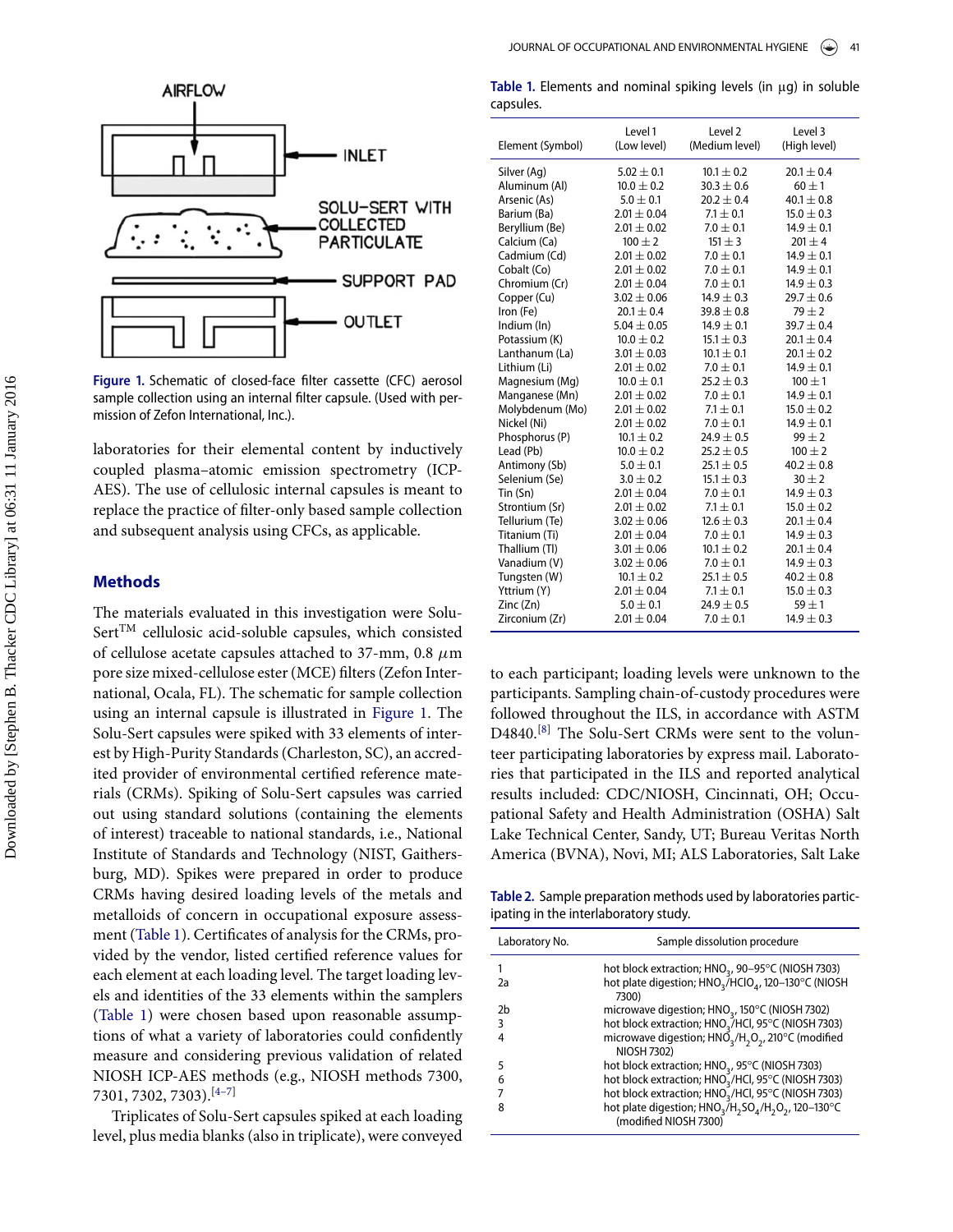| Element | Lab $1(RL)a$  | Lab <sub>2a</sub><br>$(MDL)^b$ | Lab <sub>2b</sub><br>(MDL) | Lab 3 (MDL) | Lab 4 (MDL) | Lab $5(RL)$ | Lab $6(RL)$ | Lab 7 (RL) | Lab $8$ (RL)    |
|---------|---------------|--------------------------------|----------------------------|-------------|-------------|-------------|-------------|------------|-----------------|
| Ag      | $<$ 0.250 $c$ | < 0.017                        | 0.060                      | < 0.03      | $<$ 4.2     | < 0.15      | < 0.5       | < 0.3      | NA <sup>d</sup> |
| Al      | < 5.00        | $\overline{2}$                 | 1.3                        | $<$ 2       | 0.584       | $<$ 10      | < 5         | <b>NA</b>  | <b>NA</b>       |
| As      | < 2.50        | 0.10                           | 0.782                      | $<$ 2       | < 0.83      | < 0.75      | < 5         | < 0.6      | <b>NA</b>       |
| Ba      | < 0.250       | 0.218                          | 0.265                      | $<0.6$      | 0.269       | 0.26        | 0.184       | < 0.5      | <b>NA</b>       |
| Be      | < 0.0130      | < 0.0040                       | < 0.0090                   | 0.0085      | < 0.0053    | < 0.013     | < 0.012     | < 0.08     | < 0.1           |
| Ca      | < 15.0        | 15.3                           | 15.5                       | $<$ 3       | 11.6        | 25          | 15.0        | 20         | <b>NA</b>       |
| Cd      | < 0.0750      | < 0.22                         | 0.0252                     | < 0.03      | < 0.022     | < 0.25      | < 0.25      | $< 0.6$    | < 0.5           |
| Co      | < 0.0750      | < 0.0099                       | 0.0341                     | < 0.03      | < 0.049     | < 0.25      | < 0.5       | < 0.3      | < 2.5           |
| Cr      | < 1.30        | 0.318                          | 0.533                      | < 0.4       | 0.92        | $\lt 4$     | 0.503       | < 0.9      | $<$ 10          |
| Cu      | < 0.500       | 0.231                          | 0.12                       | ${<}0.8$    | < 0.042     | < 1.5       | < 0.5       | < 0.5      | < 2.5           |
| Fe      | < 5.00        | 1.2                            | 2.38                       | 1.4         | 1.48        | $<$ 5       | 1.29        | < 20       | $<$ 25          |
| In      | <b>NA</b>     | < 0.11                         | 0.673                      | < 0.3       | < 0.17      | NA          | <b>NA</b>   | < 0.6      | NA              |
| Κ       | < 13.0        | $\overline{2}$                 | 1.04                       | $<$ 6       | < 0.15      | < 7.5       | < 50        | <b>NA</b>  | NA              |
| La      | <b>NA</b>     | < 0.047                        | 0.200                      | < 0.02      | < 0.016     | <b>NA</b>   | <b>NA</b>   | <b>NA</b>  | <b>NA</b>       |
| Li      | < 0.500       | < 0.019                        | 0.0078                     | ${<}0.02$   | < 0.0059    | < 0.5       | < 0.25      | <b>NA</b>  | <b>NA</b>       |
| Mg      | < 1.40        | 2.47                           | 3.30                       | <1          | 2.51        | 5.1         | < 5         | <b>NA</b>  | <b>NA</b>       |
| Mn      | < 0.130       | < 0.012                        | < 0.020                    | 0.032       | < 0.0285    | < 0.25      | < 0.12      | < 0.8      | < 2.5           |
| Mo      | < 0.380       | 0.013                          | 0.0687                     | < 0.1       | < 0.12      | < 0.5       | < 0.5       | < 2        | $<$ 25          |
| Ni      | < 0.130       | 0.0351                         | 0.145                      | 0.1         | < 0.28      | <1          | < 1.2       | < 0.3      | $<$ 25          |
| P       | < 5.00        | 0.57                           | 2.00                       | $<$ 2       | < 0.49      | <b>NA</b>   | < 12        | <b>NA</b>  | <b>NA</b>       |
| Pb      | < 1.30        | < 0.40                         | 0.377                      | <1          | 0.063       | < 1.8       | < 2.5       | < 0.8      | $<$ 5           |
| Sb      | < 1.50        | ${<}0.7$                       | 0.561                      | <1          | < 0.41      | < 1.5       | < 5         | < 0.5      | $<$ 25          |
| Se      | < 2.50        | 0.060                          | 1.06                       | $<$ 5       | < 0.675     | < 1.3       | < 5         | < 0.9      | <b>NA</b>       |
| Sn      | < 2.50        | < 0.2                          | 0.413                      | ${<}0.4$    | < 0.14      | $<$ 5       | < 0.12      | $<$ 30     | <b>NA</b>       |
| Sr      | < 0.380       | 0.0423                         | 0.0516                     | 0.0095      | 0.0408      | < 0.15      | <b>NA</b>   | <b>NA</b>  | <b>NA</b>       |
| Te      | < 1.30        | 0.1                            | 0.697                      | $<0.6$      | < 0.43      | <b>NA</b>   | <b>NA</b>   | <b>NA</b>  | <b>NA</b>       |
| Ti      | < 0.0750      | 0.032                          | 0.0968                     | 0.022       | 0.0935      | < 0.5       | < 1.2       | <b>NA</b>  | <b>NA</b>       |
| TI      | < 1.30        | < 0.025                        | 0.402                      | 1.1         | <b>NA</b>   | < 2.5       | < 5         | $<$ 3      | <b>NA</b>       |
| V       | < 0.230       | < 0.011                        | 0.0429                     | ${<}0.02$   | < 0.025     | < 0.25      | < 0.5       | < 0.5      | < 1.5           |
| W       | < 1.30        | < 0.43                         | 0.163                      | < 0.1       | < 0.30      | <b>NA</b>   | <b>NA</b>   | <b>NA</b>  | <b>NA</b>       |
| Y       | < 0.0750      | < 0.0083                       | 0.016                      | 0.012       | < 0.0053    | <b>NA</b>   | <b>NA</b>   | <b>NA</b>  | <b>NA</b>       |
| Zn      | < 0.500       | ${<}0.74$                      | 0.262                      | 0.47        | < 0.089     | < 1.8       | < 1.2       | < 0.8      | $<$ 25          |
| Zr      | < 0.500       | < 0.072                        | 0.0475                     | 0.037       | 0.021       | <b>NA</b>   | < 5         | <b>NA</b>  | <b>NA</b>       |

<span id="page-4-0"></span>Table 3a. Soluble capsules interlaboratory study—Elemental determination by ICP-AES: Individual mean laboratory media blank results (µg/sample).

<sup>a</sup>RL: Reporting limit; <sup>b</sup>MDL: Method detection limit; <sup>c</sup> <: Results below reporting limit or method detection limit; <sup>d</sup>NA: Not applicable: Not reported by the laboratory

City, UT; Institut National de Recherche et de Sécurité (INRS), Vandoeuvre-lès-Nancy, France; Forensic Analytical Services, Hayward, CA; BWXT Y-12 National Security Organization, Oak Ridge, TN; and the Wisconsin Occupational Health Laboratory (WOHL), Madison, WI. The participating laboratories were asked to prepare the Solu-Sert CRM samples by acid dissolution and to analyze aliquots of extracted samples for multielemental analysis by ICP-AES in accordance with applicable NIOSH 7300series methods.<sup>[4-7]</sup>

The sample preparation methods used by the participating laboratories are summarized in Table 2. Five participating laboratories used hot block extraction, two used hot plate digestion, and two used microwave digestion. One of the above laboratories used two different procedures, where hot plate or microwave digestion was used on separate sets of Solu-Sert CRMs. For the purposes of the ILS, results from these two different sample dissolution procedures from the same laboratory were treated as being from separate laboratories. For data presentation, laboratories are identified by code to maintain confidentiality. The participating laboratories were requested to report their results in units of micrograms per sample of each element analyzed.

#### **Results**

Reported results from the participating laboratories are presented in Table 3a for media blanks; laboratoryreported results that were below the estimated method detection limit (MDL) or reporting limit (RL) are indicated by a  $(<)$  sign in table entries, with the MDL or RL value listed in each instance. The MDL or RL values were reported in accordance with the participating laboratory's usual procedure. Mean laboratory-reported results from individual laboratories are presented in Tables 3b-d for three different Solu-Sert CRM elemental loadings, *i.e.*, Levels 1 (low), 2 (medium), and 3 (high). Not all laboratories reported results for all elements. Some laboratories reported results above the MDL, while others only reported results above the particular laboratory's RL.

Mean overall laboratory-reported results and standard deviations from the ILS are shown in Table 4a for media blanks; only those results from laboratories reporting data above the MDL or RL are shown. Overall ILS mean laboratory results are shown in Tables 4b-d for the three different Solu-Sert CRM elemental loadings, i.e., Levels 1 (low loading), 2 (medium loading) and 3 (high loading). Also for each loading level, standard deviations,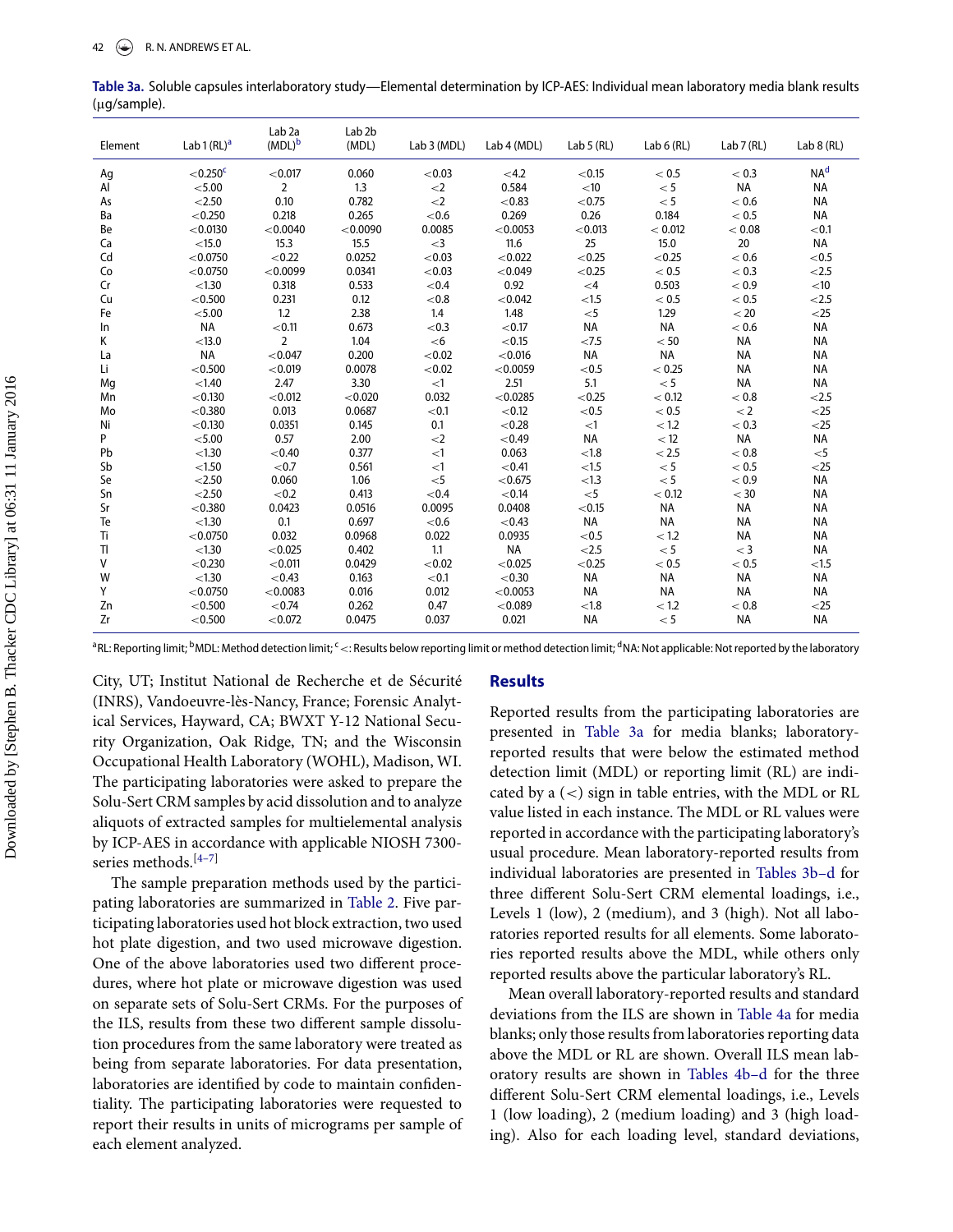Table 3b. Soluble capsules interlaboratory study-Elemental determination by ICP-AES: Level 1 individual mean laboratory results (µg/sample).

| Element |           | Lab 1 Lab 2a | Lab<br>2 <sub>b</sub> | Lab <sub>3</sub> | Lab <sub>4</sub>   | Lab <sub>5</sub> | Lab <sub>6</sub> | Lab <sub>7</sub> | Lab <sub>8</sub> |  |
|---------|-----------|--------------|-----------------------|------------------|--------------------|------------------|------------------|------------------|------------------|--|
|         |           |              |                       |                  |                    |                  |                  |                  |                  |  |
| Aq      | 4.91      | 4.47         | 4.80                  | 5.43             | < 4.2 <sup>a</sup> | 4.93             | 3.01             | 5.07             | NA <sup>d</sup>  |  |
| Al      | 9.96      | 10.5         | 11.1                  | 9.33             | 9.42               | 10.3             | 10.4             | <b>NA</b>        | ΝA               |  |
| As      | 4.80      | 4.67         | 5.64                  | 4.87             | 4.57               | 5.17             | $<$ 5            | 5.10             | <b>NA</b>        |  |
| Вa      | 2.03      | 2.12         | 2.15                  | 1.80             | 2.41               | 2.30             | 2.14             | 2.20             | <b>NA</b>        |  |
| Be      | 1.98      | 1.94         | 2.14                  | 2.03             | 2.17               | 2.07             | 1.91             | 2.00             | 1.99             |  |
| Ca      | 98.9      | 109          | 115                   | 73.0             | 111                | 127              | 109              | 130              | NA               |  |
| Cd      | 1.98      | 1.87         | 2.08                  | 2.00             | 2.04               | 2.10             | 2.03             | 2.10             | 2.09             |  |
| Co      | 2.02      | 1.84         | 2.17                  | 2.00             | 2.07               | 2.33             | 2.02             | 2.20             | 2.06             |  |
| Cr      | 2.12      | 2.23         | 2.91                  | 1.60             | 2.45               | $<$ 4            | 2.42             | 2.53             | 2.42             |  |
| Cu      | 3.13      | 4.08         | 3.30                  | 2.93             | 3.07               | 3.17             | 3.13             | 3.17             | 3.40             |  |
| Fe      | 20.9      | 20.8         | 24.0                  | 21.3             | 22.3               | 31.0             | 20.9             | 20.0             | 24.6             |  |
| In      | <b>NA</b> | 4.79         | 6.32                  | 5.10             | 4.62               | <b>NA</b>        | NA               | 2.20             | <b>NA</b>        |  |
| Κ       | < 13.0    | 12.3         | 11.8                  | 9.30             | 3.80               | 10.0             | $50$             | <b>NA</b>        | ΝA               |  |
| La      | <b>NA</b> | 2.81         | 3.36                  | 2.90             | 3.12               | ΝA               | ΝA               | <b>NA</b>        | ΝA               |  |
| Li      | 2.01      | 1.74         | 1.64                  | 1.80             | 1.85               | 2.07             | 1.99             | <b>NA</b>        | NA               |  |
| Mg      | 9.40      | 11.4         | 13.1                  | 9.97             | 13.0               | 14.7             | 12.0             | <b>NA</b>        | <b>NA</b>        |  |
| Mn      | 2.00      | 1.93         | 1.65                  | 2.10             | 2.18               | 2.10             | 1.97             | 2.03             | 2.07             |  |
| Mo      | 2.06      | 1.85         | 2.27                  | 1.93             | 2.01               | 2.13             | 1.92             | 2.00             | 2.03             |  |
| Ni      | 2.12      | 1.90         | 2.51                  | 2.03             | 2.20               | 2.07             | 2.01             | 2.47             | 2.28             |  |
| P       | 10.1      | 9.80         | 12.1                  | 10.6             | 9.93               | <b>NA</b>        | < 12             | <b>NA</b>        | NA               |  |
| Pb      | 10.2      | 9.16         | 11.1                  | 10.0             | 9.58               | 9.90             | 9.66             | 11.0             | 10.2             |  |
| Sb      | 4.83      | 4.49         | 5.59                  | 4.90             | 5.17               | 4.87             | $<$ 5            | 5.07             | 4.72             |  |
| Se      | 3.01      | 2.66         | 4.09                  | $<$ 5            | 3.29               | 3.63             | $<$ 5            | 3.53             | ΝA               |  |
| Sn      | < 2.50    | 2.02         | 2.58                  | 2.03             | 1.30               | $<$ 5            | 2.01             | $30$             | ΝA               |  |
| Sr      | 2.00      | 1.99         | 2.09                  | 2.00             | 2.29               | 2.00             | <b>NA</b>        | <b>NA</b>        | NA               |  |
| Te      | 2.89      | 2.77         | 4.02                  | 3.30             | 2.68               | <b>NA</b>        | <b>NA</b>        | <b>NA</b>        | ΝA               |  |
| Ti      | 2.00      | 1.98         | 2.28                  | 2.03             | 2.18               | 2.23             | 2.06             | <b>NA</b>        | ΝA               |  |
| TI      | 2.99      | 2.77         | 3.40                  | 3.23             | NA                 | 3.03             | $<$ 5            | 3.00             | <b>NA</b>        |  |
| V       | 3.02      | 3.05         | 3.32                  | 3.00             | 3.06               | 3.23             | 2.95             | 2.70             | 3.05             |  |
| W       | 7.85      | 6.98         | 9.57                  | 8.70             | 8.83               | <b>NA</b>        | NA               | <b>NA</b>        | <b>NA</b>        |  |
| Υ       | 2.05      | 1.91         | 2.12                  | 2.00             | 2.05               | NA               | <b>NA</b>        | <b>NA</b>        | <b>NA</b>        |  |
| Zn      | 5.13      | 5.24         | 5.66                  | 5.10             | 4.73               | 5.50             | 5.01             | 5.07             | 5.65             |  |
| Zr      | 1.95      | 2.00         | 2.19                  | 1.90             | 2.14               | <b>NA</b>        | $<$ 5            | <b>NA</b>        | <b>NA</b>        |  |

<sup>a</sup> <: Results below reporting limit or method detection limit; <sup>b</sup>NA: Not applicable: Not reported by the laboratory

relative standard deviations and recoveries, the latter computed with respect to CRM reference values, are presented in Tables 4b-d. Calculations were performed before the results were rounded to 3 significant figures. For a few of the data sets in Tables 4b-d, outliers (identified by means of Grubbs' test at 1% confidence level) were removed prior to carrying out subsequent statistical computations.

Estimates of bias, precision and accuracy, computed statistically in accordance with established NIOSH guidelines,<sup>[9,10]</sup> are presented in Table 5. For each data subset, Grubbs' test at the 1% confidence level was used to identify outliers which, if identified, were removed prior to further statistical calculations. Bias, precision, and accuracy estimates were computed based on results from all three Solu-Sert loading levels. All calculations were based on the original raw data (and not the mean laboratory results presented in Tables 3b-d). Analysis of variance procedure was used to test for homogeneity of bias; Bartlett's was used for testing homogeneity of RSD (precision) on the data sets for each element. Where results were homogeneous across spiking levels, pooled estimates

|                      |  |  |  | <b>Table 3c.</b> Soluble capsules interlaboratory study—Elemental |
|----------------------|--|--|--|-------------------------------------------------------------------|
|                      |  |  |  | determination by ICP-AES: Level 2 individual mean laboratory      |
| results (µq/sample). |  |  |  |                                                                   |

|         |           |              | Lab  |                  |                      |                  |           |                  |                  |
|---------|-----------|--------------|------|------------------|----------------------|------------------|-----------|------------------|------------------|
| Element |           | Lab 1 Lab 2a | 2b   | Lab <sub>3</sub> | Lab 4                | Lab <sub>5</sub> | Lab 6     | Lab <sub>7</sub> | Lab <sub>8</sub> |
| Aq      | 10.1      | 9.12         | 9.85 | 5.70             | $<$ 4.2 <sup>a</sup> | 9.40             | 4.93      | 9.97             | NA <sup>b</sup>  |
| Al      | 30.1      | 29.3         | 29.4 | 28.0             | 29.4                 | 31.0             | 29.7      | <b>NA</b>        | NA               |
| As      | 20.3      | 18.9         | 22.6 | 20.7             | 21.5                 | 21.3             | 20.2      | 21.0             | NA               |
| Ba      | 7.17      | 6.77         | 7.11 | 6.90             | 8.31                 | 7.27             | 7.15      | 7.17             | NA               |
| Be      | 7.01      | 6.41         | 7.55 | 7.00             | 7.98                 | 7.03             | 6.57      | 7.13             | 6.77             |
| Ca      | 152       | 159          | 171  | 110.             | 169                  | 180.             | 158       | 187              | <b>NA</b>        |
| Cd      | 7.01      | 6.55         | 7.27 | 7.10             | 7.59                 | 6.90             | 6.90      | 7.07             | 7.07             |
| Co      | 7.10      | 6.55         | 6.99 | 7.00             | 7.66                 | 7.77             | 6.83      | 7.37             | 6.80             |
| Cr      | 7.28      | 7.34         | 8.09 | 6.90             | 8.78                 | 7.60             | 7.64      | 7.37             | 7.45             |
| Cu      | 15.7      | 14.6         | 15.9 | 15.0             | 16.0                 | 15.0             | 14.8      | 14.3             | 15.7             |
| Fe      | 42.1      | 39.9         | 42.4 | 41.7             | 46.2                 | 45.7             | 40.6      | 40.0             | 44.1             |
| In      | <b>NA</b> | 14.2         | 17.0 | 15.0             | 14.3                 | <b>NA</b>        | <b>NA</b> | 7.20             | <b>NA</b>        |
| K       | 15.4      | 19.8         | 17.7 | 14.3             | 9.10                 | 16.0             | $50$      | <b>NA</b>        | ΝA               |
| La      | <b>NA</b> | 9.53         | 10.8 | 9.93             | 11.2                 | <b>NA</b>        | <b>NA</b> | <b>NA</b>        | <b>NA</b>        |
| Li      | 7.09      | 6.52         | 5.73 | 6.50             | 6.85                 | 7.03             | 6.79      | <b>NA</b>        | ΝA               |
| Mg      | 23.9      | 26.2         | 28.9 | 26.0             | 31.0                 | 30.0             | 26.8      | <b>NA</b>        | <b>NA</b>        |
| Mn      | 7.06      | 6.41         | 7.16 | 7.07             | 8.01                 | 6.97             | 6.74      | 6.93             | 6.90             |
| Mo      | 7.59      | 6.72         | 7.75 | 7.20             | 7.66                 | 7.37             | 6.95      | 7.00             | 7.17             |
| Ni      | 7.47      | 6.47         | 7.35 | 7.17             | 8.21                 | 6.97             | 6.79      | 7.87             | 7.02             |
| P       | 25.6      | 21.5         | 28.2 | 26.3             | 27.2                 | <b>NA</b>        | 25.3      | <b>NA</b>        | <b>NA</b>        |
| Pb      | 26.0      | 23.3         | 26.5 | 26.0             | 27.1                 | 25.0             | 24.3      | 26.0             | 23.5             |
| Sb      | 24.8      | 22.4         | 26.3 | 25.7             | 27.3                 | 24.3             | 24.1      | 24.7             | 24.1             |
| Se      | 14.9      | 14.2         | 18.6 | 15.7             | 17.7                 | 17.0             | 16.4      | 17.0             | ΝA               |
| Sn      | 6.89      | 4.60         | 8.22 | 6.77             | 7.10                 | 7.10             | <b>NA</b> | $30$             | NA               |
| Sr      | 7.12      | 6.58         | 7.38 | 7.13             | 8.33                 | 7.07             | 6.94      | <b>NA</b>        | ΝA               |
| Te      | 12.6      | 11.6         | 14.1 | 13.7             | 12.8                 | <b>NA</b>        | <b>NA</b> | <b>NA</b>        | NA               |
| Ti      | 7.12      | 5.56         | 7.56 | 7.00             | 7.74                 | 7.57             | 6.93      | <b>NA</b>        | ΝA               |
| TI      | 9.76      | 9.37         | 11.1 | 9.80             | <b>NA</b>            | 9.83             | 10.6      | 10.0             | NA               |
| V       | 7.20      | 6.95         | 7.83 | 7.07             | 7.60                 | 7.37             | 6.74      | 6.40             | 6.89             |
| W       | 24.3      | 20.4         | 25.4 | 24.3             | 28.2                 | <b>NA</b>        | <b>NA</b> | <b>NA</b>        | NA               |
| Υ       | 7.32      | 6.54         | 7.33 | 7.13             | 7.70                 | NA               | ΝA        | <b>NA</b>        | ΝA               |
| Zn      | 25.9      | 23.8         | 25.9 | 25.0             | 27.6                 | 25.3             | 24.1      | 24.3             | 26.7             |
| Zr      | 6.97      | 6.14         | 7.60 | 6.63             | 7.82                 | NA               | 6.63      | <b>NA</b>        | ΝA               |

<sup>a</sup> <: Results below reporting limit or method detection limit; <sup>b</sup>NA: Not applicable: Not reported by the laboratory

of bias and precision were used to compute method accuracy for each element. If homogeneity tests failed to pass, the most conservative, i.e., largest, estimates of precision and bias were used to estimate accuracy for each element. It must be pointed out that the accuracy estimates presented in Table 5 also include a conservative imprecision component of  $\pm 5\%$  sampling pump error, in accordance with recommended guidelines.<sup>[9]</sup>

#### **Discussion**

The laboratory-reported data shown in Tables 3 and 4 demonstrated no statistically significant differences due to the chosen sample preparation procedure. Using SAS Mixed model procedure, statistical tests of data subsets for heating method (hot plate, hot block, or microwave) and acid mixture sample treatment yielded no statistically significant differences in the reported multielement analysis results at 5% significance level ( $p = 0.23$  for heating method,  $p = 0.73$  for acid mixure). The test factors included heating method, acid mixture, level, and element as the fixed factor and lab and sample nested with lab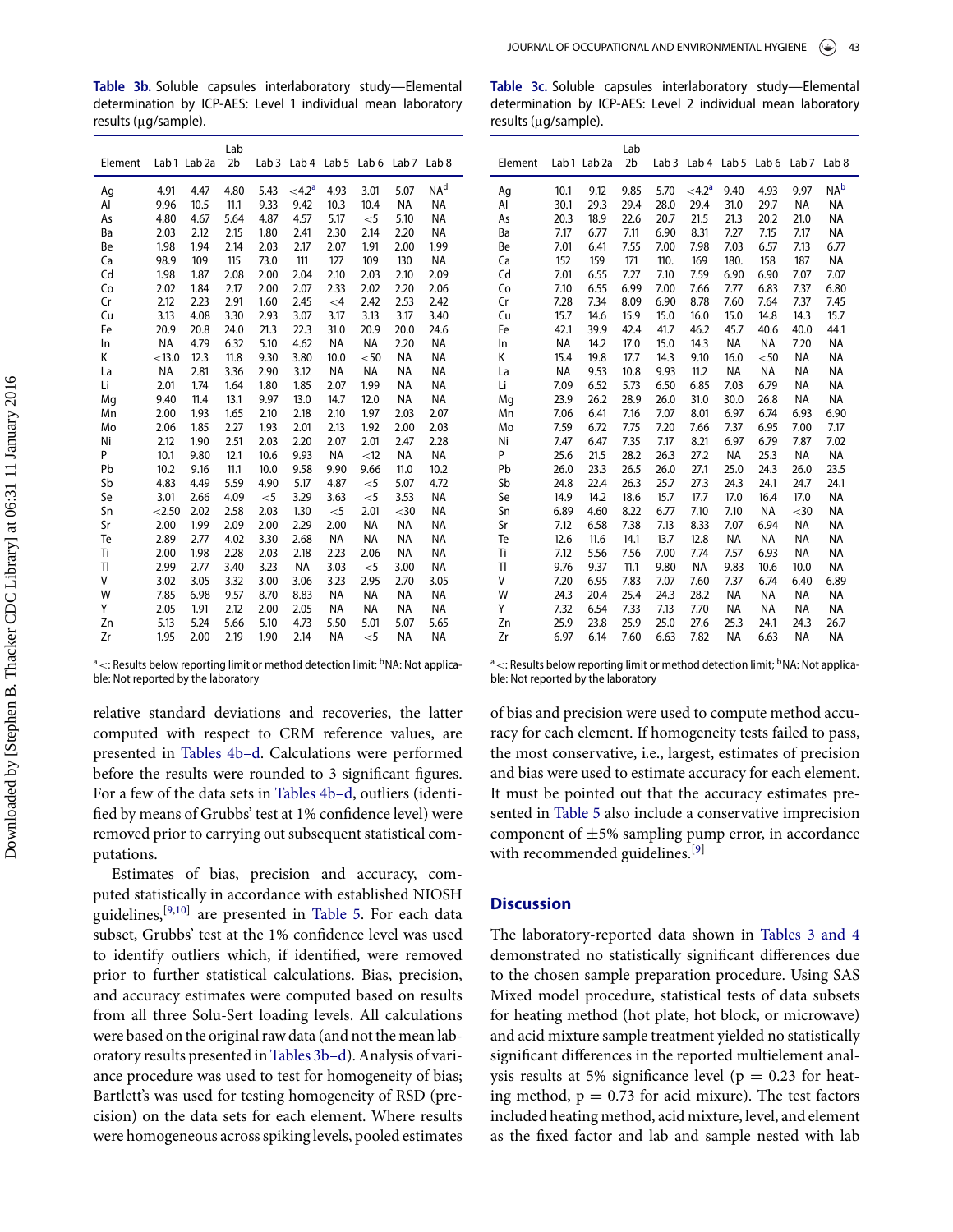Table 3d. Soluble capsules interlaboratory study-Elemental determination by ICP-AES: Level 3 individual mean laboratory results (µg/sample).

| Element | Lab <sub>1</sub> | Lab <sub>2a</sub> | Lab<br>2 <sub>b</sub> | Lab <sub>3</sub> | Lab <sub>4</sub>     | Lab <sub>5</sub> | Lab 6     | Lab <sub>7</sub> | Lab <sub>8</sub> |
|---------|------------------|-------------------|-----------------------|------------------|----------------------|------------------|-----------|------------------|------------------|
| Ag      | 19.9             | 17.0              | 19.3                  | 7.70             | $<$ 4.2 <sup>a</sup> | 9.63             | 2.45      | 20.0             | <b>NA</b> b      |
| Al      | 59.5             | 57.1              | 57.2                  | 59.7             | 56.8                 | 60.0             | 59.3      | <b>NA</b>        | <b>NA</b>        |
| As      | 40.7             | 35.6              | 43.2                  | 41.3             | 41.1                 | 43.0             | 40.2      | 41.3             | <b>NA</b>        |
| Ba      | 15.3             | 14.2              | 14.7                  | 15.0             | 16.8                 | 15.3             | 15.1      | 15.0             | <b>NA</b>        |
| Be      | 15.1             | 13.7              | 15.2                  | 15.0             | 16.5                 | 15.0             | 14.2      | 15.0             | 14.6             |
| Ca      | 199              | 196               | 219                   | 150.             | 211                  | 230.             | 206       | 237              | <b>NA</b>        |
| Cd      | 15.0             | 13.2              | 15.2                  | 15.3             | 15.8                 | 15.0             | 14.8      | 15.3             | 15.3             |
| Co      | 15.4             | 13.4              | 15.2                  | 15.3             | 15.8                 | 16.3             | 14.7      | 16.0             | 14.7             |
| Cr      | 15.3             | 14.5              | 16.0                  | 15.3             | 16.4                 | 15.3             | 15.2      | 15.0             | 15.2             |
| Cu      | 31.5             | 28.3              | 30.8                  | 30.0             | 30.1                 | 30.0             | 29.5      | 29.0             | 30.4             |
| Fe      | 83.4             | 73.8              | 84.7                  | 84.3             | 86.2                 | 88.3             | 80.0      | 80.0             | 87.0             |
| In      | <b>NA</b>        | 35.3              | 42.0                  | 41.3             | 37.5                 | <b>NA</b>        | <b>NA</b> | 15.0             | ΝA               |
| К       | 21.4             | 28.7              | 24.0                  | 20.7             | 15.3                 | 21.3             | $50$      | <b>NA</b>        | <b>NA</b>        |
| La      | <b>NA</b>        | 17.9              | 21.1                  | 20.0             | 21.4                 | NA               | NA        | NA               | ΝA               |
| Li      | 15.4             | 14.7              | 13.1                  | 15.3             | 14.8                 | 15.0             | 14.5      | <b>NA</b>        | ΝA               |
| Mg      | 95.4             | 92.6              | 109                   | 110.             | 109                  | 110.             | 101       | <b>NA</b>        | <b>NA</b>        |
| Mn      | 15.1             | 13.2              | 15.5                  | 15.0             | 16.4                 | 15.0             | 14.5      | 15.0             | 14.6             |
| Mo      | 16.0             | 13.8              | 16.3                  | 15.7             | 15.6                 | 16.0             | 14.9      | 14.7             | 14.9             |
| Ni      | 16.0             | 13.3              | 15.6                  | 15.3             | 16.8                 | 15.0             | 14.5      | 16.7             | 15.0             |
| P       | 100.             | 77.1              | 101                   | 103              | 102                  | <b>NA</b>        | 99.0      | ΝA               | NA               |
| Pb      | 103              | 88.0              | 103                   | 110.             | 103                  | 98.7             | 98.7      | 107              | 89.7             |
| Sb      | 40.0             | 29.1              | 40.9                  | 42.0             | 42.5                 | 39.0             | 38.7      | 39.7             | 38.9             |
| Se      | 29.9             | 25.2              | 35.6                  | 29.3             | 32.4                 | 33.0             | 32.0      | 33.3             | <b>NA</b>        |
| Sn      | 15.0             | 1.42              | 16.6                  | 15.3             | 14.7                 | 15.0             | <b>NA</b> | $30$             | <b>NA</b>        |
| Sr      | 15.1             | 13.9              | 14.8                  | 15.3             | 17.0                 | 15.0             | 14.8      | ΝA               | ΝA               |
| Te      | 19.9             | 16.5              | 21.9                  | 23.0             | 19.8                 | NA               | <b>NA</b> | <b>NA</b>        | <b>NA</b>        |
| Ti      | 15.1             | 6.53              | 15.6                  | 15.0             | 15.9                 | 16.0             | 14.7      | ΝA               | ΝA               |
| TI      | 19.6             | 17.1              | 21.4                  | 21.0             | NA                   | 19.0             | 20.6      | 19.7             | <b>NA</b>        |
| V       | 15.5             | 14.1              | 16.6                  | 15.3             | 15.7                 | 16.0             | 14.5      | 14.0             | 15.0             |
| W       | 38.8             | 27.9              | 43.5                  | 40.3             | 43.2                 | NA               | <b>NA</b> | ΝA               | NA               |
| Υ       | 15.6             | 13.9              | 15.2                  | 15.0             | 15.8                 | NA               | <b>NA</b> | <b>NA</b>        | <b>NA</b>        |
| Zn      | 61.7             | 54.9              | 60.3                  | 60.3             | 63.5                 | 60.3             | 57.8      | 58.3             | 64.4             |
| Zr      | 14.9             | 8.60              | 15.5                  | 14.0             | 16.0                 | <b>NA</b>        | 14.1      | <b>NA</b>        | <b>NA</b>        |

<sup>a</sup> <: Results below reporting limit or method detection limit; <sup>b</sup>NA: Not applicable: Not reported by the laboratory

and level as the random factors. The interactions of heating method with element and acid mixture with element were also included. Thus, the implication is that, for the Solu-Sert samples evaluated, the various sample preparation procedures performed equivalently. These results are consistent with previous reports entailing elemental anal-ysis of soluble capsules for use as cassette inserts.<sup>[\[3,](#page-9-0)[11\]](#page-9-5)</sup>

While no statistically significant differences were found based upon the sample preparation procedures used by the labs, it is important to note that lab-to-lab differences were taken into account in those calculations. Some limitations in the sample preparation methods for certain elements may have been found to be statistically significant had it not been necessary to consider interlaboratory variations. The presence and identity of outliers may prove valuable in identifying potentially problematic elements for certain sample preparation methods. Of particular importance are the less than quantitative (<90%) recoveries for Sb, Sn, and Ti using the hot plate method of Lab 2a [\(Table 3\)](#page-4-0). This particular sample preparation method may not be amenable to the analysis of Sb, Sn, and Ti. Also, certain elements (e.g., Sn) may require the

<span id="page-6-0"></span>Table 4a. Blank soluble capsule media—Mean ILS results and certified reference values.

| Element | No. Labs <sup>a</sup> | Mean <sup>b</sup> (µg) | Std. Dev. <sup>c</sup><br>$(\mu g)$ | Reference<br>value (µg) <sup>d</sup> |
|---------|-----------------------|------------------------|-------------------------------------|--------------------------------------|
| Αg      | 1                     | 0.060                  |                                     | < 0.01                               |
| Al      | 3                     | 1.1                    | 0.49                                | 0.6                                  |
| As      | $\overline{2}$        | 0.44                   | 0.48                                | < 0.01                               |
| Ba      | 5                     | 0.24                   | 0.037                               | 0.2                                  |
| Be      | 1                     | 0.0085                 |                                     | < 0.01                               |
| Ca      | 6                     | 17                     | 4.6                                 | 14                                   |
| Cd      | 1                     | 0.025                  |                                     | < 0.01                               |
| Co      | 1                     | 0.034                  |                                     | < 0.01                               |
| Cr      | 4                     | 0.57                   | 0.25                                | 0.9                                  |
| Cu      | $\overline{2}$        | 0.18                   | 0.077                               | 0.14                                 |
| Fe      | 5                     | 1.5                    | 0.48                                | 1.2                                  |
| In      | 1                     | 0.67                   |                                     | < 0.01                               |
| Κ       | $\overline{2}$        | 1.4                    | 0.44                                | 0.6                                  |
| La      | 1                     | 0.20                   |                                     | < 0.01                               |
| Li      | 1                     | 0.0078                 |                                     | < 0.01                               |
| Mg      | 4                     | 3.3                    | 1.2                                 | 2.7                                  |
| Mn      | 1                     | 0.032                  |                                     | < 0.01                               |
| Mo      | $\overline{2}$        | 0.041                  | 0.039                               | < 0.01                               |
| Ni      | 3                     | 0.093                  | 0.055                               | < 0.01                               |
| P       | $\overline{2}$        | 1.3                    | 1.0                                 | < 0.01                               |
| Pb      | $\overline{2}$        | 0.22                   | 0.22                                | < 0.01                               |
| Sb      | 1                     | 0.56                   |                                     | < 0.01                               |
| Se      | $\overline{2}$        | 0.56                   | 0.70                                | < 0.01                               |
| Sn      | 1                     | 0.41                   |                                     | < 0.01                               |
| Sr      | 4                     | 0.036                  | 0.018                               | < 0.01                               |
| Te      | $\overline{2}$        | 0.40                   | 0.43                                | < 0.01                               |
| Ti      | 4                     | 0.061                  | 0.039                               | < 0.01                               |
| TI      | $\overline{2}$        | 0.73                   | 0.46                                | < 0.01                               |
| v       | 1                     | 0.043                  |                                     | < 0.01                               |
| W       | 1                     | 0.16                   |                                     | < 0.01                               |
| Υ       | $\overline{2}$        | 0.014                  | 0.0033                              | < 0.01                               |
| Zn      | $\overline{2}$        | 0.37                   | 0.15                                | 0.2                                  |
| Zr      | $\overline{3}$        | 0.035                  | 0.014                               | < 0.01                               |

<sup>a</sup>Number of laboratories reporting at least one result >MDL (or RL); <sup>b</sup>Values based only on reported results above MDL (or RL); <sup>c</sup>Standard deviation (if no. labs  $>$  1); <sup>d</sup>As reported by the CRM provider

presence of additional acids (beyond nitric) to maintain stability in solution.

It can be seen from the reference values listed in [Table 4a](#page-6-0) that appreciable media background levels were found for several elements, notably Al, Ca, Cr, Fe, K, and Mg. Trace media background levels of a few other elements, i.e., Ba, Cu, and Zn, were also obtained. Additionally, media background levels > 0.5 µg for In, P, Sb, Se, and Tl were reported by the laboratories. However, it is noted that only a few laboratories had MDLs or RLs low enough to report measurable elemental analysis results for media blanks [\(Table 4a\)](#page-6-0). For Levels 1, 2, and 3, the reported results for laboratory means compared to certified values yielded quantitative recoveries (i.e., within  $100\% \pm 10\%$  of the reference value) for the vast majority of elements and spike levels (Tables 4b–d). Mean overall recoveries below 90% were found only for Cr, K, and W at low loadings, for Ag at medium and high spike levels and for In at the high spike level. Significant media background levels reported for certain elements did not negatively affect recoveries. While there was measurable background for certain elements (mentioned above; see [Table 4a\)](#page-6-0), these background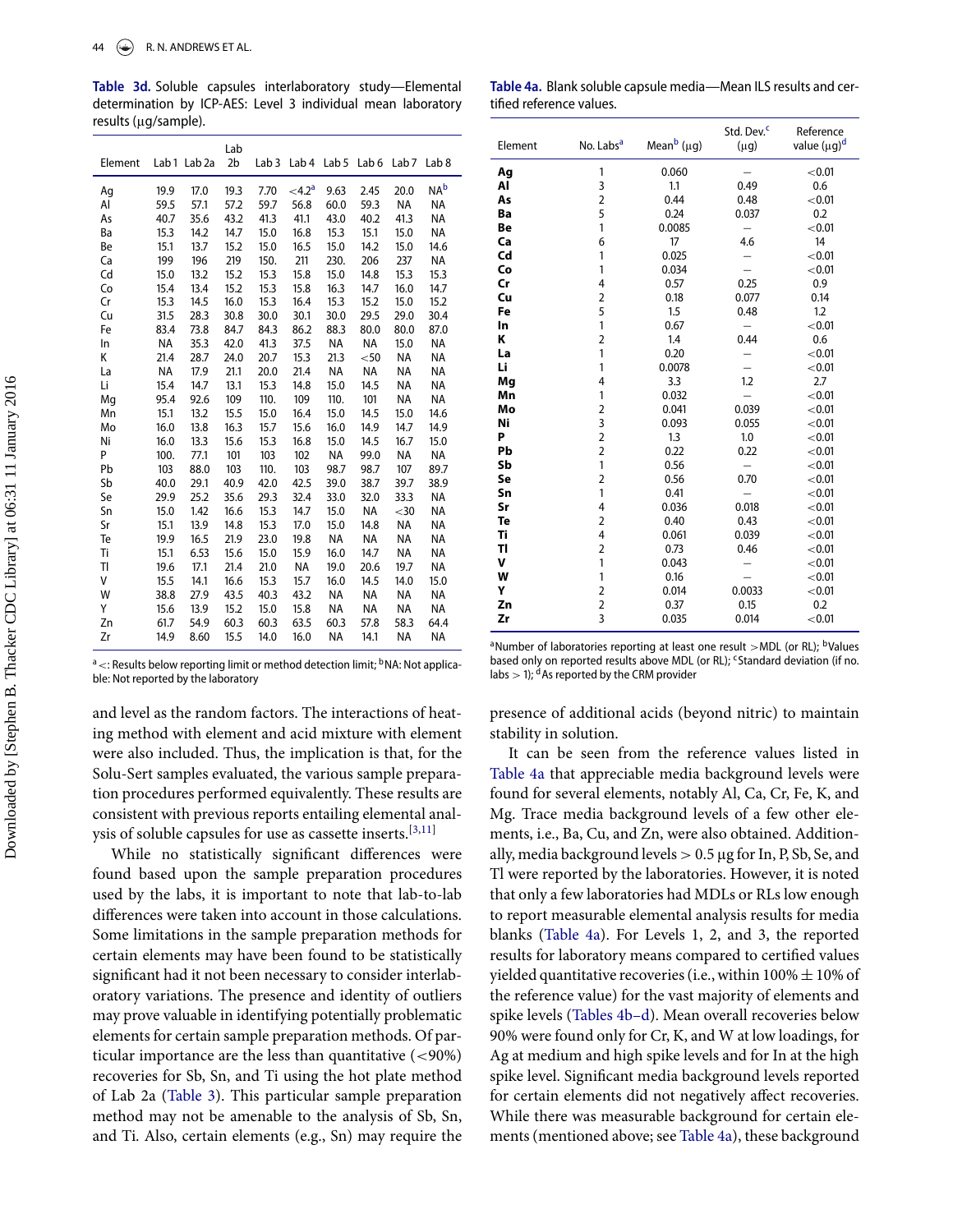Table 4b. Soluble capsules ILS mean values vs. certified reference value-Level 1.

|                  |  |  | Table 4c. Soluble capsules ILS mean values vs. certified reference |  |
|------------------|--|--|--------------------------------------------------------------------|--|
| values— Level 2. |  |  |                                                                    |  |

| Element |                | No. Labs <sup>a</sup> Mean( $\mu$ q) | Std. Dev.<br>$(\mu g)^b$ | <b>RSD<sup>c</sup></b> | Reference<br>value<br>$(\mu g)^d$ | Recovery<br>(%) |
|---------|----------------|--------------------------------------|--------------------------|------------------------|-----------------------------------|-----------------|
| Ag      | 7              | 4.66                                 | 0.78                     | 0.168                  | 5.0                               | 93.2            |
| Al      | $\overline{7}$ | 10.1                                 | 0.62                     | 0.061                  | 10.6                              | 95.7            |
| As      | 7              | 4.97                                 | 0.36                     | 0.073                  | 5.0                               | 99.4            |
| Ba      | 8              | 2.14                                 | 0.18                     | 0.084                  | 2.21                              | 97.0            |
| Be      | 9              | 2.03                                 | 0.09                     | 0.044                  | 2.01                              | 100.8           |
| Ca      | 8              | 109.                                 | 17.70                    | 0.162                  | 114                               | 95.8            |
| Cd      | 9              | 2.03                                 | 0.07                     | 0.036                  | 2.01                              | 101.1           |
| Co      | 9              | 2.08                                 | 0.14                     | 0.068                  | 2.01                              | 103.4           |
| Cr      | 8              | 2.33                                 | 0.38                     | 0.161                  | 2.91                              | 80.2            |
| Cu      | 8 <sup>e</sup> | 3.16                                 | 0.14                     | 0.045                  | 3.16                              | 100.1           |
| Fe      | 9              | 22.9                                 | 3.41                     | 0.149                  | 21.3                              | 107.4           |
| In      | 5              | 4.61                                 | 1.50                     | 0.326                  | 5.0                               | 92.1            |
| Κ       | 5              | 9.44                                 | 3.39                     | 0.359                  | 10.6                              | 89.0            |
| La      | 4              | 3.05                                 | 0.25                     | 0.081                  | 3.01                              | 101.3           |
| Li      | $\overline{7}$ | 1.87                                 | 0.16                     | 0.085                  | 2.01                              | 93.0            |
| Mg      | 7              | 11.9                                 | 1.85                     | 0.155                  | 12.7                              | 93.9            |
| Mn      | 9              | 2.01                                 | 0.15                     | 0.076                  | 2.01                              | 99.8            |
| Mo      | 9              | 2.02                                 | 0.13                     | 0.062                  | 2.01                              | 100.7           |
| Ni<br>P | 9<br>5         | 2.18                                 | 0.21<br>0.94             | 0.096                  | 2.01<br>10.1                      | 108.2           |
| Pb      | 9              | 10.5<br>10.1                         | 0.63                     | 0.090<br>0.062         | 10.0                              | 103.9<br>100.9  |
| Sb      | 8              | 4.95                                 | 0.33                     | 0.067                  | 5.0                               | 99.1            |
| Se      | 6              | 3.37                                 | 0.50                     | 0.149                  | 3.0                               | 112.2           |
| Sn      | 4              | 1.98                                 | 0.52                     | 0.263                  | 2.01                              | 98.7            |
| Sr      | 6 <sup>e</sup> | 2.01                                 | 0.04                     | 0.019                  | 2.01                              | 100.2           |
| Te      | 5              | 3.13                                 | 0.55                     | 0.176                  | 3.0                               | 104.3           |
| Ti      | 7              | 2.11                                 | 0.12                     | 0.057                  | 2.01                              | 104.9           |
| TI      | 6              | 3.07                                 | 0.22                     | 0.071                  | 3.0                               | 102.4           |
| v       | 9              | 3.04                                 | 0.17                     | 0.057                  | 3.02                              | 100.7           |
| W       | 5              | 8.39                                 | 0.99                     | 0.118                  | 10.1                              | 83.0            |
| Υ       | 5              | 2.03                                 | 0.08                     | 0.038                  | 2.01                              | 100.8           |
| Zn      | 9              | 5.23                                 | 0.31                     | 0.060                  | 5.2                               | 100.6           |
| Zr      | 5              | 2.03                                 | 0.13                     | 0.062                  | 2.01                              | 101.2           |

<sup>a</sup> Number of laboratories reporting at least one result >MDL (or RL); <sup>b</sup>Standard deviation (if  $p>1$ ); <sup>c</sup>RSD: Relative standard deviation; <sup>d</sup>As reported by the CRM provider; eExcludes outlier (Grubbs' test)

|         |                       |           |             |                        | Reference   |          |  |
|---------|-----------------------|-----------|-------------|------------------------|-------------|----------|--|
|         |                       | Mean      | Std. Dev.   |                        | value       | Recovery |  |
| Element | No. Labs <sup>a</sup> | $(\mu g)$ | $(\mu q)^b$ | <b>RSD<sup>c</sup></b> | $(\mu g)^d$ | (%)      |  |
| Ag      | 7                     | 8.43      | 2.17        | 0.257                  | 10.1        | 83.5     |  |
| Al      | $\overline{7}$        | 29.6      | 0.91        | 0.031                  | 30.9        | 95.7     |  |
| As      | 8                     | 20.8      | 1.11        | 0.053                  | 20.2        | 103.0    |  |
| Ba      | 7 <sup>e</sup>        | 7.08      | 0.18        | 0.025                  | 7.3         | 96.9     |  |
| Be      | 9                     | 7.05      | 0.48        | 0.068                  | 7.0         | 100.7    |  |
| Ca      | 8                     | 161       | 23.55       | 0.147                  | 165         | 97.4     |  |
| Cd      | 9                     | 7.05      | 0.28        | 0.040                  | 7.0         | 100.7    |  |
| Co      | 9                     | 7.12      | 0.40        | 0.057                  | 7.0         | 101.7    |  |
| Cr      | 9                     | 7.60      | 0.55        | 0.072                  | 7.9         | 96.3     |  |
| Cu      | 9                     | 15.2      | 0.61        | 0.040                  | 15.1        | 100.8    |  |
| Fe      | 9                     | 42.5      | 2.33        | 0.055                  | 41.0        | 103.7    |  |
| In      | 5                     | 13.5      | 3.71        | 0.274                  | 14.9        | 90.8     |  |
| K       | 6                     | 15.4      | 3.62        | 0.236                  | 15.7        | 98.0     |  |
| La      | 4                     | 10.4      | 0.75        | 0.072                  | 10.1        | 102.4    |  |
| Li      | 7                     | 6.64      | 0.46        | 0.070                  | 7.0         | 94.9     |  |
| Mg      | 7                     | 27.5      | 2.51        | 0.091                  | 27.9        | 98.7     |  |
| Mn      | 9                     | 7.03      | 0.43        | 0.061                  | 7.0         | 100.4    |  |
| Mo      | 9                     | 7.27      | 0.35        | 0.048                  | 7.1         | 102.4    |  |
| Ni      | 9                     | 7.26      | 0.54        | 0.074                  | 7.0         | 103.7    |  |
| P       | 6                     | 25.7      | 2.29        | 0.089                  | 24.9        | 103.1    |  |
| Pb      | 9                     | 25.3      | 1.35        | 0.053                  | 25.2        | 100.4    |  |
| Sb      | 9                     | 24.9      | 1.42        | 0.057                  | 25.1        | 99.0     |  |
| Se      | 8                     | 16.4      | 1.44        | 0.087                  | 15.1        | 108.8    |  |
| Sn      | 6                     | 6.78      | 1.19        | 0.175                  | 7.0         | 96.9     |  |
| Sr      | 7                     | 7.22      | 0.54        | 0.075                  | 7.1         | 101.7    |  |
| Te      | 5                     | 13.0      | 1.00        | 0.077                  | 12.6        | 102.8    |  |
| Ti      | $\overline{7}$        | 7.07      | 0.73        | 0.104                  | 7.0         | 101.0    |  |
| TI      | $\overline{7}$        | 10.1      | 0.58        | 0.058                  | 10.1        | 99.6     |  |
| v       | 9                     | 7.12      | 0.44        | 0.062                  | 7.0         | 101.7    |  |
| W       | 5                     | 24.5      | 2.81        | 0.115                  | 25.1        | 97.6     |  |
| Υ       | 5                     | 7.20      | 0.43        | 0.059                  | 7.1         | 101.5    |  |
| Zn      | 9                     | 25.4      | 1.25        | 0.049                  | 25.1        | 101.2    |  |
| Zr      | 6                     | 6.97      | 0.64        | 0.092                  | 7.0         | 99.5     |  |

<sup>a</sup>Number of laboratories reporting at least one result >MDL (or RL); <sup>b</sup>Standard deviation (if  $p$  > 1); <sup>c</sup>RSD: Relative standard deviation; <sup>d</sup>As reported by the CRM provider; eExcludes outlier (Grubbs' test)

levels were effectively corrected for during analysis, as evidenced by the quantitative recoveries obtained for the vast majority of elements and loading levels (Tables 4b–d). Most values for precision (expressed as relative standard deviation, RSD) were  $< 0.20$  (Tables 4b–d), which compare favorably with the variability typically observed in interlaboratory multielement analysis of air filter samples by atomic spectrometric methods.<sup>[\[12\]](#page-9-6)</sup>

The results for accuracy summarized in [Table 5](#page-8-2) generally demonstrate the suitability of Solu-Sert capsules for multielement analysis by acid dissolution and ICP-AES. The mean accuracy estimate is  $\geq 0.25$  for only two elements: Ag and In. The upper 95% confidence limit for the accuracy estimate exceeds 0.25 for only 3 elements: Ag, In, and Sn. Bias estimates beyond  $\pm 0.10$  are obtained only for two elements: Ag and In. Estimates of precision and overall precision are >0.10 for only one element: Sn. For 30 of the 33 elements evaluated, accuracy estimates of 0.25 or less demonstrate that the method using soluble capsules is valid for quantitative multielement analytical determination.

Difficulties with atomic spectrometric interlaboratory analysis of Ag on air filter samples have been observed previously.  $\left[ \text{ }^{[12]} \right]$  $\left[ \text{ }^{[12]} \right]$  $\left[ \text{ }^{[12]} \right]$  Since  $\text{Ag}^+$  ions are light-sensitive and subject to photoreduction, it is recommended to carry out sample preparation in light-protected vessels if this ele-ment is to be analyzed.<sup>[\[13\]](#page-9-7)</sup> Also, precipitation of AgCl in chloride-containing solutions is possible and should be considered. ILS results reported here for In [\(Table 5\)](#page-8-2) are unfortunately limited since many participants did not report results for this element. It is anticipated that better estimates for In (tighter precision and lesser bias) would be obtained with a larger number of participating laboratories. The somewhat higher estimates for ILS variability and accuracy for Sn [\(Table 5\)](#page-8-2) may be improved with data from additional laboratory participants,<sup>[\[14\]](#page-9-8)</sup> especially for low-level samples.

In summary, this study has served to validate the use of acid-soluble internal capsules for CFC sampling and multielement analysis of workplace air samples; therefore, the use of appropriately-fitted soluble aerosol-collection capsules is suitable for elemental sampling and analysis.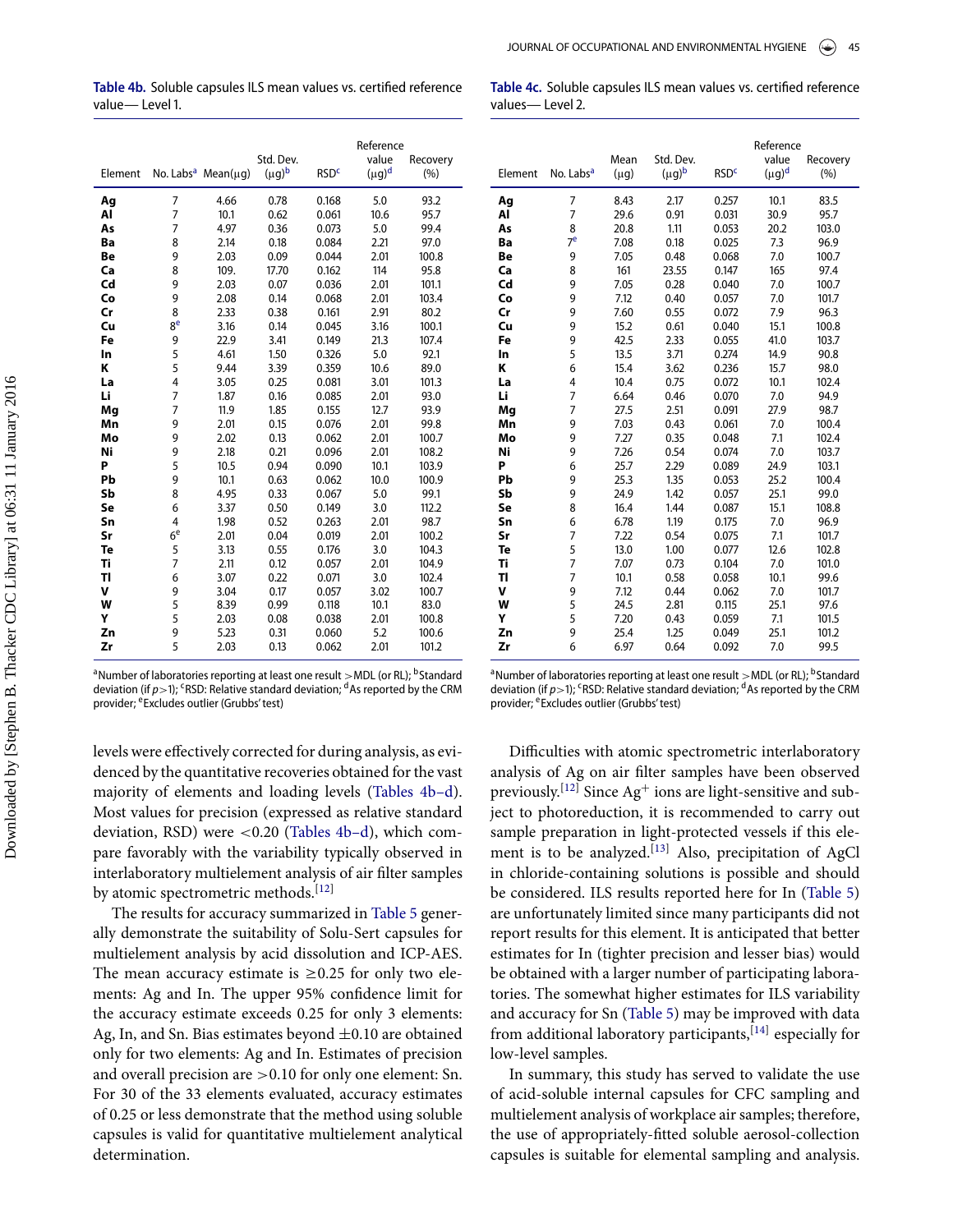Table 4d. Soluble capsules ILS mean values vs. certified reference values-Level 3.

| Element | No. Labs <sup>a</sup> | Mean<br>(µg) | Std. Dev.<br>(µg)b | <b>RSD<sup>c</sup></b> | Reference<br>value<br>(µg) <sup>d</sup> | Recovery<br>(%) |
|---------|-----------------------|--------------|--------------------|------------------------|-----------------------------------------|-----------------|
| Ag      | 7                     | 13.7         | 7.07               | 0.515                  | 20.1                                    | 68.2            |
| Al      | $\overline{7}$        | 58.5         | 1.40               | 0.024                  | 60.8                                    | 96.2            |
| As      | 8                     | 40.8         | 2.35               | 0.058                  | 40.1                                    | 101.8           |
| Ba      | 8                     | 15.2         | 0.75               | 0.050                  | 15.2                                    | 99.9            |
| Be      | 9                     | 14.9         | 0.76               | 0.051                  | 14.9                                    | 100.1           |
| Ca      | 8                     | 206          | 26.71              | 0.130                  | 215                                     | 95.8            |
| Cd      | 8 <sup>e</sup>        | 15.2         | 0.28               | 0.019                  | 14.9                                    | 102.2           |
| Co      | 9                     | 15.2         | 0.87               | 0.058                  | 14.9                                    | 102.0           |
| Cr      | 9                     | 15.4         | 0.55               | 0.035                  | 15.8                                    | 97.2            |
| Cu      | 9                     | 30.0         | 0.96               | 0.032                  | 29.9                                    | 100.2           |
| Fe      | 9                     | 83.1         | 4.50               | 0.054                  | 80.5                                    | 103.2           |
| In      | 5                     | 34.2         | 11.09              | 0.324                  | 39.7                                    | 86.2            |
| K       | 6                     | 21.9         | 4.37               | 0.199                  | 20.7                                    | 105.8           |
| La      | 4                     | 20.1         | 1.58               | 0.079                  | 20.1                                    | 99.9            |
| Li      | $\overline{7}$        | 14.7         | 0.77               | 0.052                  | 14.9                                    | 98.6            |
| Mg      | $\overline{7}$        | 104          | 7.43               | 0.072                  | 103                                     | 100.8           |
| Mn      | 9                     | 14.9         | 0.85               | 0.057                  | 14.9                                    | 100.2           |
| Mo      | 9                     | 15.3         | 0.80               | 0.052                  | 15.0                                    | 102.1           |
| Ni      | 9                     | 15.4         | 1.07               | 0.070                  | 14.9                                    | 103.0           |
| P       | 5 <sup>e</sup>        | 101          | 1.75               | 0.017                  | 99                                      | 102.2           |
| Pb      | 9                     | 100.         | 7.28               | 0.073                  | 100                                     | 100.0           |
| Sb      | 8e                    | 40.2         | 1.45               | 0.036                  | 40.2                                    | 100.0           |
| Se      | 8                     | 31.3         | 3.17               | 0.101                  | 30.1                                    | 104.1           |
| Sn      | 5e                    | 15.3         | 0.76               | 0.050                  | 14.9                                    | 102.8           |
| Sr      | 7                     | 15.1         | 0.92               | 0.061                  | 15.0                                    | 100.9           |
| Te      | 5                     | 20.2         | 2.48               | 0.123                  | 20.1                                    | 100.5           |
| Ti      | 6 <sup>e</sup>        | 15.4         | 0.52               | 0.034                  | 14.9                                    | 103.2           |
| TI      | 7                     | 19.8         | 1.48               | 0.075                  | 20.1                                    | 98.3            |
| v       | 9                     | 15.2         | 0.89               | 0.058                  | 14.9                                    | 101.9           |
| W<br>Y  | 5<br>5                | 38.7         | 6.35               | 0.164                  | 40.2                                    | 96.4            |
| Zn      | 9                     | 15.1<br>60.2 | 0.72<br>2.92       | 0.048<br>0.048         | 15.0<br>59.7                            | 100.6           |
| Zr      | 6                     | 13.9         | 2.69               | 0.194                  | 14.9                                    | 100.8<br>93.1   |
|         |                       |              |                    |                        |                                         |                 |

<sup>a</sup>Number of laboratories reporting at least one result >MDL (or RL); <sup>b</sup>Standard deviation (if  $p$  > 1); <sup>c</sup>RSD: Relative standard deviation; <sup>d</sup>As reported by the CRM provider; <sup>e</sup>Excludes outlier (Grubbs' test)

For the majority of the elements investigated, interlaboratory precision and recovery estimates from the participating laboratories amply demonstrated the utility of the cellulosic internal capsules for the measurement of trace elements of interest in occupational monitoring. Of the 33 elements evaluated in the ILS, 30 were found to satisfy the NIOSH criterion for method accuracy. Based on this work and the results of related laboratory and field studies,[\[3,](#page-9-0)[11\]](#page-9-5) a new NIOSH procedure (Method no. 7306) has been describing the use of soluble cassette inserts for sampling and analysis of metals and metalloids in workplace atmospheres.

#### **Acknowledgments**

We are extremely grateful to the volunteer laboratories for their participation in this study. Peter Shaw, Jen Roberts, and Chuck Neumeister kindly reviewed a preliminary version of this article.

<span id="page-8-2"></span>Table 5. Soluble capsules ILS - Estimates of bias, precision and accuracy.

| Element | <b>Bias</b> | n <sup>a</sup> | ζb    | $\hat{S}_{rT}^{\ \ c}$ | Accuracy | d<br>$A_{U95}$ |
|---------|-------------|----------------|-------|------------------------|----------|----------------|
| Ag      | $-0.18354$  | 21             | 0.041 | 0.065                  | 0.290    | 0.314          |
| Al      | $-0.04141$  | 21             | 0.006 | 0.050                  | 0.124    | 0.143          |
| As      | 0.01414     | 23             | 0.016 | 0.052                  | 0.107    | 0.124          |
| Ba      | $-0.02060$  | 23             | 0.036 | 0.062                  | 0.128    | 0.149          |
| Be      | 0.00536     | 27             | 0.025 | 0.056                  | 0.110    | 0.127          |
| Ca      | $-0.03670$  | 24             | 0.001 | 0.050                  | 0.119    | 0.136          |
| Cd      | 0.01327     | 26             | 0.022 | 0.055                  | 0.111    | 0.127          |
| Co      | 0.02376     | 27             | 0.036 | 0.062                  | 0.129    | 0.149          |
| Cr      | $-0.02808$  | 26             | 0.046 | 0.068                  | 0.144    | 0.166          |
| Cu      | 0.00347     | 26             | 0.017 | 0.053                  | 0.104    | 0.119          |
| Fe      | 0.04756     | 27             | 0.011 | 0.051                  | 0.132    | 0.148          |
| In      | $-0.10293$  | 15             | 0.056 | 0.075                  | 0.226    | 0.260          |
| Κ       | $-0.02388$  | 17             | 0.029 | 0.058                  | 0.123    | 0.147          |
| La      | 0.01188     | 12             | 0.025 | 0.056                  | 0.112    | 0.140          |
| Li      | $-0.04467$  | 21             | 0.039 | 0.064                  | 0.149    | 0.173          |
| Mq      | $-0.02193$  | 21             | 0.012 | 0.051                  | 0.109    | 0.128          |
| Mn      | 0.00127     | 27             | 0.039 | 0.063                  | 0.124    | 0.143          |
| Mo      | 0.01690     | 27             | 0.032 | 0.060                  | 0.121    | 0.140          |
| Ni      | 0.04979     | 27             | 0.055 | 0.074                  | 0.172    | 0.196          |
| P       | 0.03096     | 16             | 0.010 | 0.051                  | 0.115    | 0.137          |
| Pb      | 0.00439     | 27             | 0.006 | 0.050                  | 0.099    | 0.114          |
| Sb      | $-0.00631$  | 25             | 0.013 | 0.052                  | 0.102    | 0.118          |
| Se      | 0.08637     | 22             | 0.055 | 0.075                  | 0.209    | 0.236          |
| Sn      | $-0.00541$  | 15             | 0.117 | 0.128                  | 0.250    | 0.304          |
| Sr      | 0.00930     | 20             | 0.011 | 0.051                  | 0.102    | 0.120          |
| Te      | 0.02560     | 15             | 0.063 | 0.081                  | 0.166    | 0.201          |
| Ti      | 0.03046     | 20             | 0.032 | 0.059                  | 0.131    | 0.154          |
| ΤI      | 0.00128     | 20             | 0.030 | 0.058                  | 0.114    | 0.135          |
| v       | 0.01433     | 27             | 0.020 | 0.054                  | 0.109    | 0.126          |
| W       | $-0.02395$  | 15             | 0.010 | 0.051                  | 0.110    | 0.134          |
| Υ       | 0.00971     | 15             | 0.020 | 0.054                  | 0.107    | 0.130          |
| Zn      | 0.00873     | 27             | 0.013 | 0.052                  | 0.103    | 0.118          |
| Zr      | $-0.02063$  | 17             | 0.033 | 0.060                  | 0.124    | 0.149          |

<sup>a</sup>Number of reported results minus outliers (Grubbs' test, 1% confidence level);

 $^{\text{b}}$  precision  $\check{S}$  = TRSD; <sup>c</sup>Overall precision  $\hat{\mathbf{S}}_{rT} = \sqrt{\overline{S}^2 + (0.05)^2}$ , <sup>d</sup>Upper 95% confidence limit of accuracy estimate

#### **Disclaimer**

Mention of any company or product does not constitute endorsement by the National Institute for Occupational Safety and Health (NIOSH). In addition, citations to websites external to NIOSH do not constitute NIOSH endorsement of the sponsoring organizations or their programs or products. Furthermore, NIOSH is not responsible for the content of these websites. All web addresses referenced in this document were accessible as of the publication date. The findings and conclusions in this article are those of the authors and do not necessarily represent the views of the National Institute for Occupational Safety and Health.

#### **References**

- <span id="page-8-0"></span>[1] **Harper, M., and M. Demange:** Concerning sampler wall deposits in the chemical analysis of airborne metals. *J. Occup. Environ. Hyg. 4*:D81–D86 (2007).
- <span id="page-8-1"></span>[2] **Ashley, K., and M. Harper:** Closed-face filter cassette (CFC) sampling—Guidance on procedures for inclusion of material adhering to internal sampler surfaces. *J. Occup. Environ. Hyg. 10*: D29–D33 (2013).